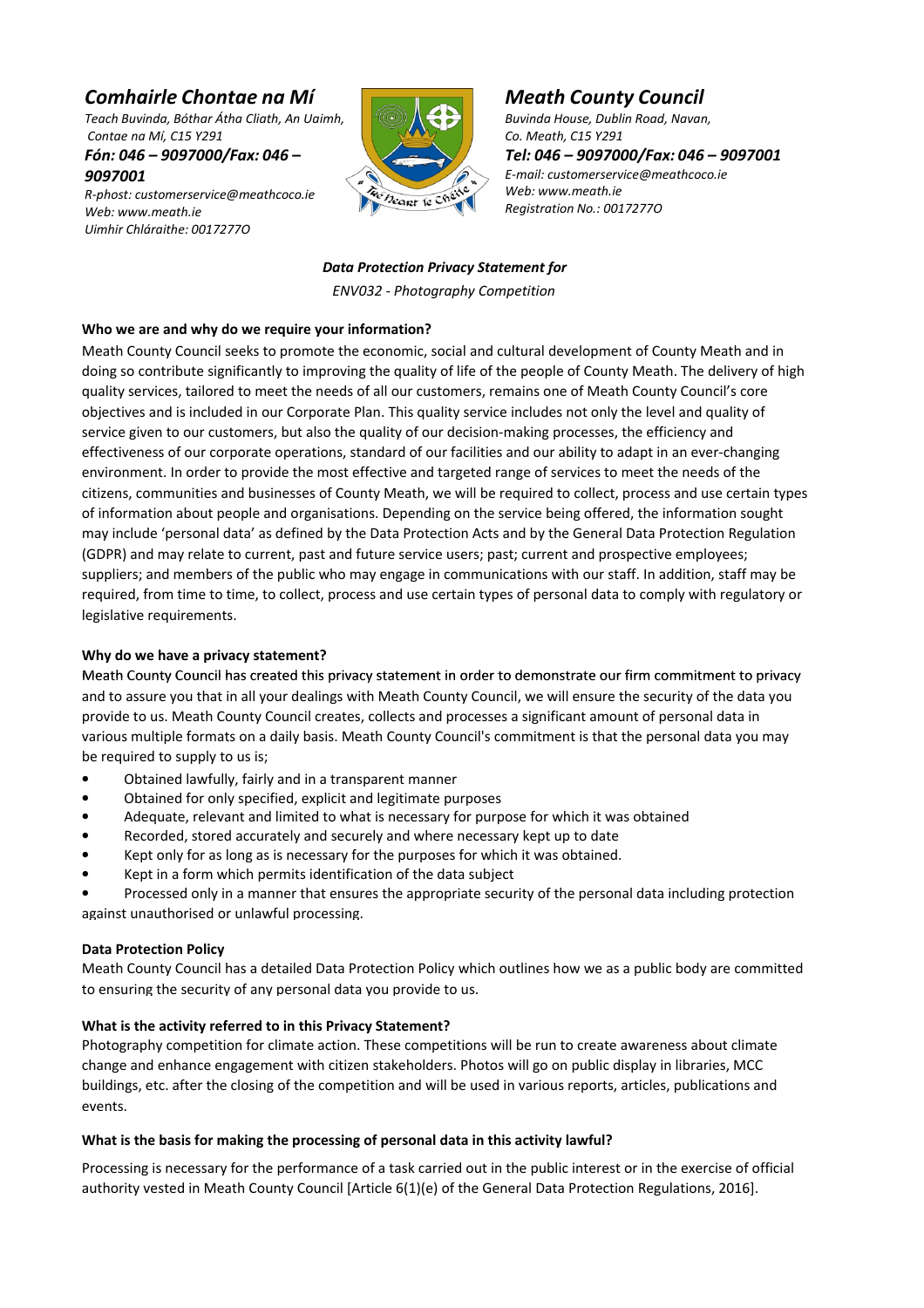#### We require your contact details

In order to communicate with you, you will be asked for contact details. You do not have to provide all contact details but providing more, such as email, phone, address, makes it easier to communicate. Please note that to help protect your privacy, we take steps to verify your identity before granting access to personal data. These contact details may also be used to verify your identity.

### What items of personal data do we need to undertake this activity?

Name, address, phone number, email address, photo of the person taking the image. If third parties (which may include persons under 18 years of age) are included in the image their consent is required to enter the competition.

### This personal data will be used for the following purpose(s):

To allow successful execution of competitions to promote climate action awareness

#### Is the personal data submitted as part of this activity shared with other organisations?

Meath County Council may, to fulfil statutory or regulatory obligations or in the public interest, from time to time, have to share personal data with other organisations or entities (in Ireland or abroad). Where this is required Meath County Council shall have regard to the security and integrity of the data and will minimise the data shared. In this activity, the data will be shared with the following recipients:

The photograph and the name of the person may be used is the promotion of climate action initatives and activities including social media, events and publications.

In this activity, if the personal data is to be transferred to a different country, it will be transferred to the following countries (if there are no countries listed, it is not intended to transfer the personal data abroad).: N/A

#### How long is this personal data held by Meath County Council?

Meath County Council has a detailed record retention policy which goes in to more detail of the time period for which your personal data will be retained by Meath County Council and what will happen to it after the required retention period has expired.

The data processed as part of this activity will be retained for the following period(s): Current calendar year plus 5 years

#### What will happen if the requested personal data is not provided?

If the data is not provided the data subject can't participate in the competition.

#### Your Rights

You have the right to request access to personal data held about you, obtain confirmation as to whether data concerning you exists, be informed of the content and source of data and check its accuracy. In addition, if the data held by us is found to be inaccurate you have the right to change, remove, block, or object to the use of, personal data held by Meath County Council. You also have the right to data portability. In certain circumstances blocking access to data may delay or remove access to a service where the data is required by law or for essential purposes related to delivery of a service to you. To exercise these rights, you should contact Meath County Council (Data Controller) at the following address:

email: dataprotection@meathcoco.ie

Data Protection Officer, Meath County Council, Buvinda House, Dublin Road, Navan, Co. Meath

Right of Compliant to the Office of the Data Protection Commissioner